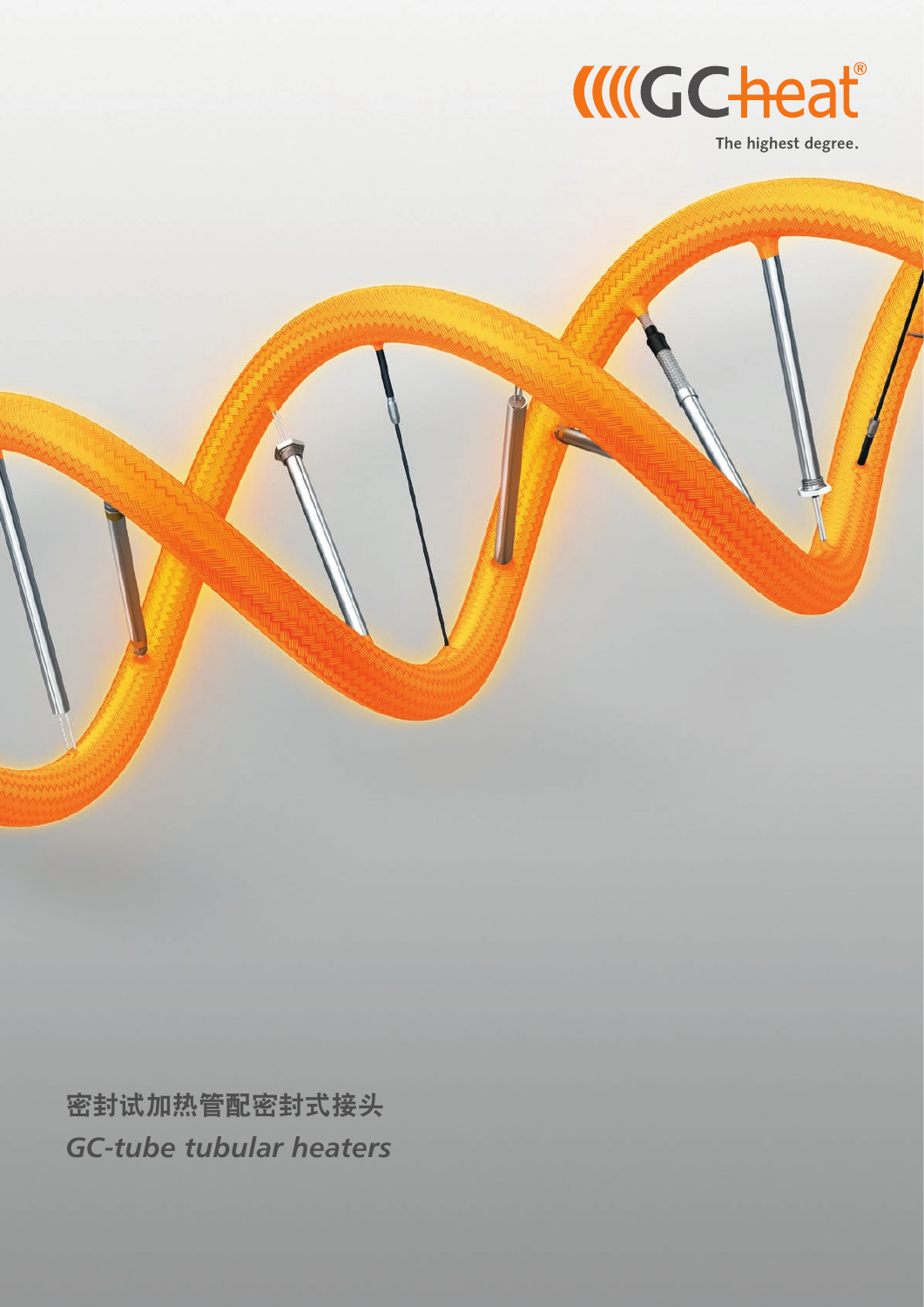

# **GC**管的管式加热器 *GC-tube tubular heaters*

GC管的管式加热器按室温设计成形。因此,它们能用于法兰式加热器、旋入式加热器或流体加热器,以及用于加热模具、工具 或板。

*GC-tube tubular heaters are designed to be formed at room temperature. Thus, they can be used in flanges, screw-in heaters or flow heaters, as well as for heating moulds and tools or plates.*

### 技术可能性和选项

*Technical possibilities and options*

- 长度可达3600mm (Ø 6.5mm) 或 5100mm (Ø 8.5和Ø 16mm) *Lengths up to 3600 mm (Ø 6.5 mm) or 5100 mm (Ø 8.5 and Ø 16 mm)*
- 可弯曲 *Bendable*
- 不同壳体材料 *Different sheath materials*

#### 应用

#### *Applications*

- 法兰式加热器、旋入式加热器和流体加热器 *Flange heaters, screw-in heaters and flow heaters*
- 流体和气体介质的加热 *Heating of fluid and gaseous media*

• 模具、工具和板的加热 *Heating of moulds, tools and plates*

#### 连接形式 *Connection types*

- 螺纹销, M3 / M4 / M6 / M8 *Threaded pins, M3 / M4 / M6* / M8
- 光滑销钉 *Smooth pins*
- 外压接导线 *Crimped leads*
- 扁平插头 *Flat plugs*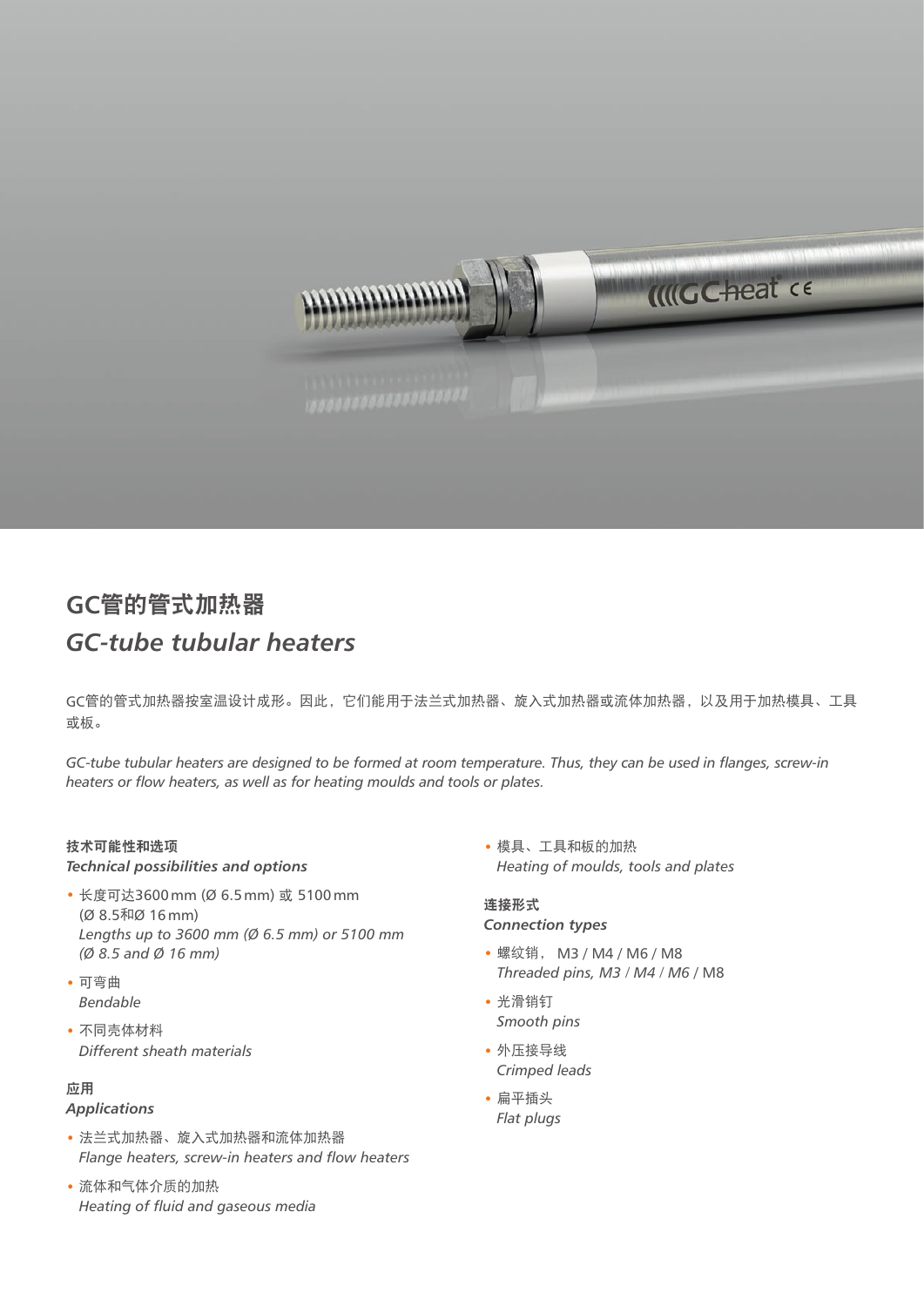

# **GC-tube**

| GC管的管式加热器<br><b>GC-tube tubular heater</b>                           | Ø5.0                                                  | Ø6.5                             | Ø8.5                              | $Ø$ 16.0                     |
|----------------------------------------------------------------------|-------------------------------------------------------|----------------------------------|-----------------------------------|------------------------------|
| 直径公差<br>Ø tolerance                                                  | $\pm$ 0.1 mm                                          |                                  |                                   |                              |
| 直线长度 (1)<br>Straight length (L)                                      | 最高温度3000 mmm<br>max. 3000 mm                          | 最高温度3600 mmm<br>max. 3600 mm     | 最高温度5100 mmm<br>max. 5100 mm      | 最高温度5100 mmm<br>max. 5100 mm |
| 长度公差<br>Length tolerance                                             | ±2%                                                   |                                  |                                   |                              |
| 不加热段长度 (Lu)<br>Unheated length (Lu)                                  | 最少50 mm<br>min. 50 mm                                 |                                  | 最小35 mm<br>min. 35 mm             | 最少50 mm<br>min. 50 mm        |
| 弯曲半径, 中间的<br>Bending radius, from the middle                         | 最少9 mm<br>$min.9$ mm                                  |                                  | 最少13 mm<br>min. 13 mm             | 最少20 mm<br>$min. 20$ mm      |
| 表面载荷<br>Surface load                                                 | 最高温度15 W/cm <sup>2</sup><br>max. 15 W/cm <sup>2</sup> |                                  |                                   |                              |
| 连接电压<br>Connection voltage                                           | 250 V                                                 | 230/400 V                        | 230/400 V                         | 230/400/690 V                |
| 连接形式<br>Connection types                                             | M <sub>3</sub>                                        |                                  | M4                                | M6/M8                        |
| 壳体材料<br>Sheath material                                              | 2.4068                                                | 1.4541, 1.4828<br>1.4828, 2.4858 | 1.4541, 1.4571,<br>1.4828, 2.4858 | 1.4301, 1.4541, 1.4571       |
| 高电压稳定性 (冷态)<br>High-voltage stability (cold)                         | 1000 V (AC)                                           | 1250 V (AC)                      | 1500 V (AC)                       | 2500 V (AC)                  |
| 绝缘电阻 (电压500 V, 冷态, 直流)<br>Insulation resistance (cold at 500 V [DC]) | 最少5 M欧姆<br>min. 5 MOhm                                |                                  |                                   |                              |

不排除可能的技术变更和错误 *Technical changes and errors excepted.*